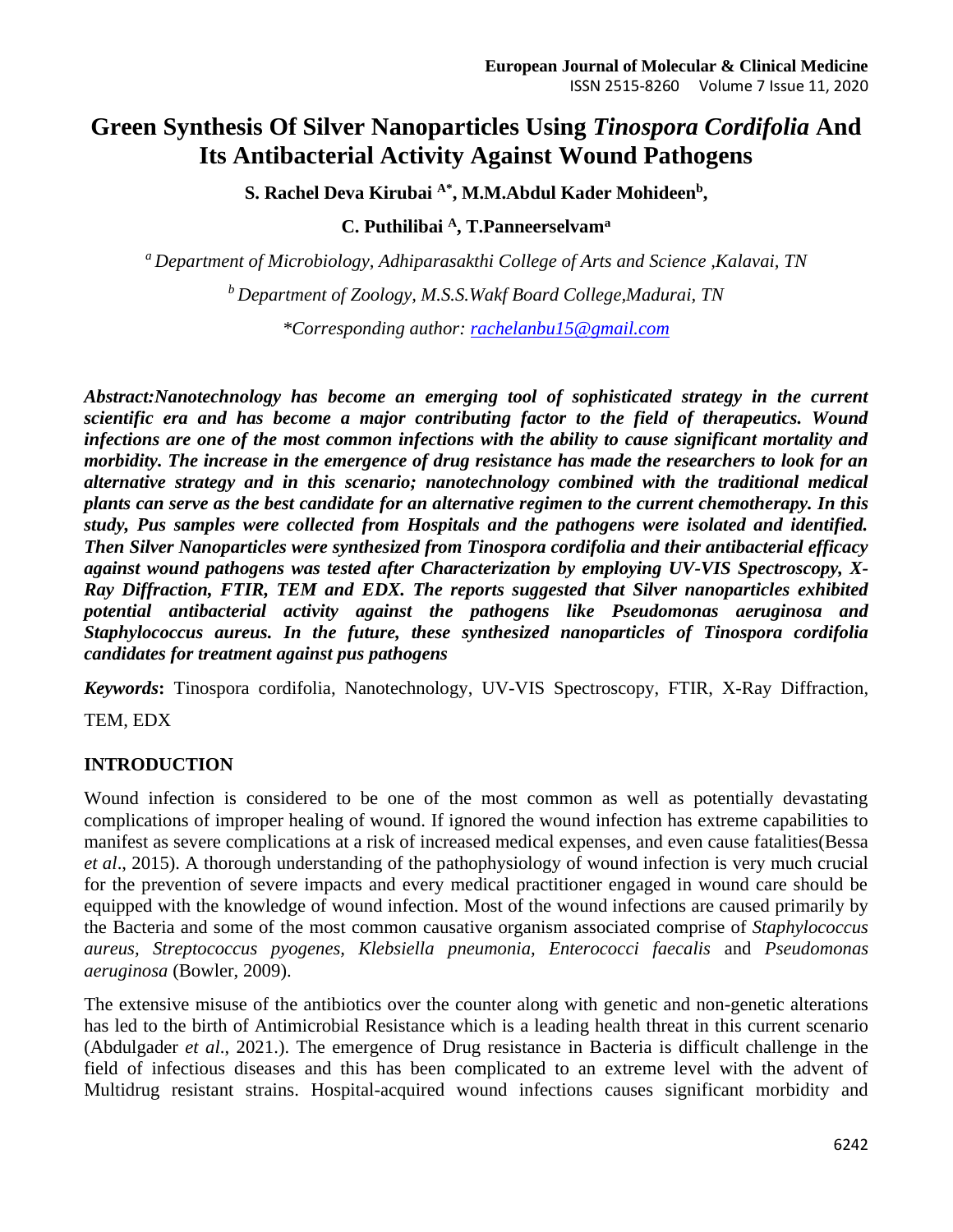#### **European Journal of Molecular & Clinical Medicine** ISSN 2515-8260 Volume 7 Issue 11, 2020

mortality in the Nosocomial case statistics (Barrasa-Villar *et al*., n.d.).Among the wound infections, infections associated with burns are at an increased risk of acquiring secondary bacterial infections. *Pseudomonas aeruginosa*, a predominant agent behind burn wound infection and is also a subsequent cause of Septicemia and death. The burn injuries are characterized by the disruption of the anatomical barrier such as the normal skin, suppression of systemic host defense mechanism and increased susceptibility of the skin surface to microbial colonization thereby paving path for the development of burn wound sepsis (Church *et al*., 2006). The application of a novel efficient prophylactic as well as therapeutic strategies is of dire need for the prevention of the wound infections.

The increase in the progressive resistance of microbial pathogens to the traditional antibiotics has become a common phenomenon and in this scenario, the researches on the quest for an alternative strategy that is equipped enough to combat drug resistance is on the rise. In view of this concept, special consideration is being diverted to the field of Nanotechnology and nanoparticle-based materials. The emergence of Nanoparticles with antibacterial properties has given a lead start for the advent of novel therapeutic regimens. Several nanoparticles (NPs) and carriers are available for delivery of antibiotics which has efficacies of therapeutic potential against infections comprising both in vitro as well as in vivo models (Varier *et al*., 2019).Nanotechnology in the current scenario confers a base for the adjustment of the physiological and chemical properties of various materials for synthesizing therapeutic agents (Lee *et al*., 2019). Nanomaterials (NM) can be considered as strategically advantageous as their surface area is relative large to their size. Nanosized particles are also equipped with the ability to demonstrate high activity despite being employed in small doses and are excellent candidates that can serve as candidates for controlling infections.

Synthesis of nanoparticles can be Physichemical or biological in nature and amongst them, the Chemical approaches are considered to be highly efficient (Jamkhande *et al*., n.d.). Noble metal based nanoparticles such as the gold, silver as well as platinum have extensive application in the manufacturing of nanoparticles. Several types of nanoparticles are available and among them the Metals and metal oxides based nanoparticles extensively evaluation for antimicrobial activities owing to their bactericidal properties which include reactive oxygen species (ROS) generation and metal ion release (Ficai & Grumezescu, 2017).Silver NPs (AgNPs) are considered as the most efficient ones amongst the other metal based nanoparticles and have been reported to show significant activity against the bacteria and viruses. In addition, resistance against Silver is not easily developed in the pathogens as this metal has several target sites in Micro organisms (Loo *et al*., 2018). AgNPs are capable of targeting respiratory chain as well as the cell-division machinery, with release of silver ions (Ag+) which would lead to the enhancement of their bactericidal activity resulting in death of the pathogens (Zhang *et al*., 2018).The nanoparticles have found diverse applications in dressings for wound, as antimicrobial coating on medical tools and masks, in membranes, and as nanoparticle based gels (El-Kamel *et al*., 2015).

The employment of plants for the greener manufacturing of AgNPs has gained significance as they are less expensive, conveniently used for bulk synthesis, needs less maintenance and also the efficiency can be improved due to the presence of antioxidants, which serve as reducing and capping agents (Keat *et al*., 2015). The application of plant source as a medicine has been practiced for several millenniums and in the modern world; scientists have begun to probe into the value of medicinal plants as source of novel therapeutic agents. India has been identified as a country enriched with traditional and alternative medicine (Pandey *et al*., 2013). The Indian public uses more than 8000 species of medicinal plants and these have been found to possess anti-complementary as well as immunomodulatory activities (Samal, 2016).In this study*, Tinospora cordifolia* has been employed for the investigation of its properties for its employment in Wound care. *Tinospora cordifolia* is a member of *Menispermaceae*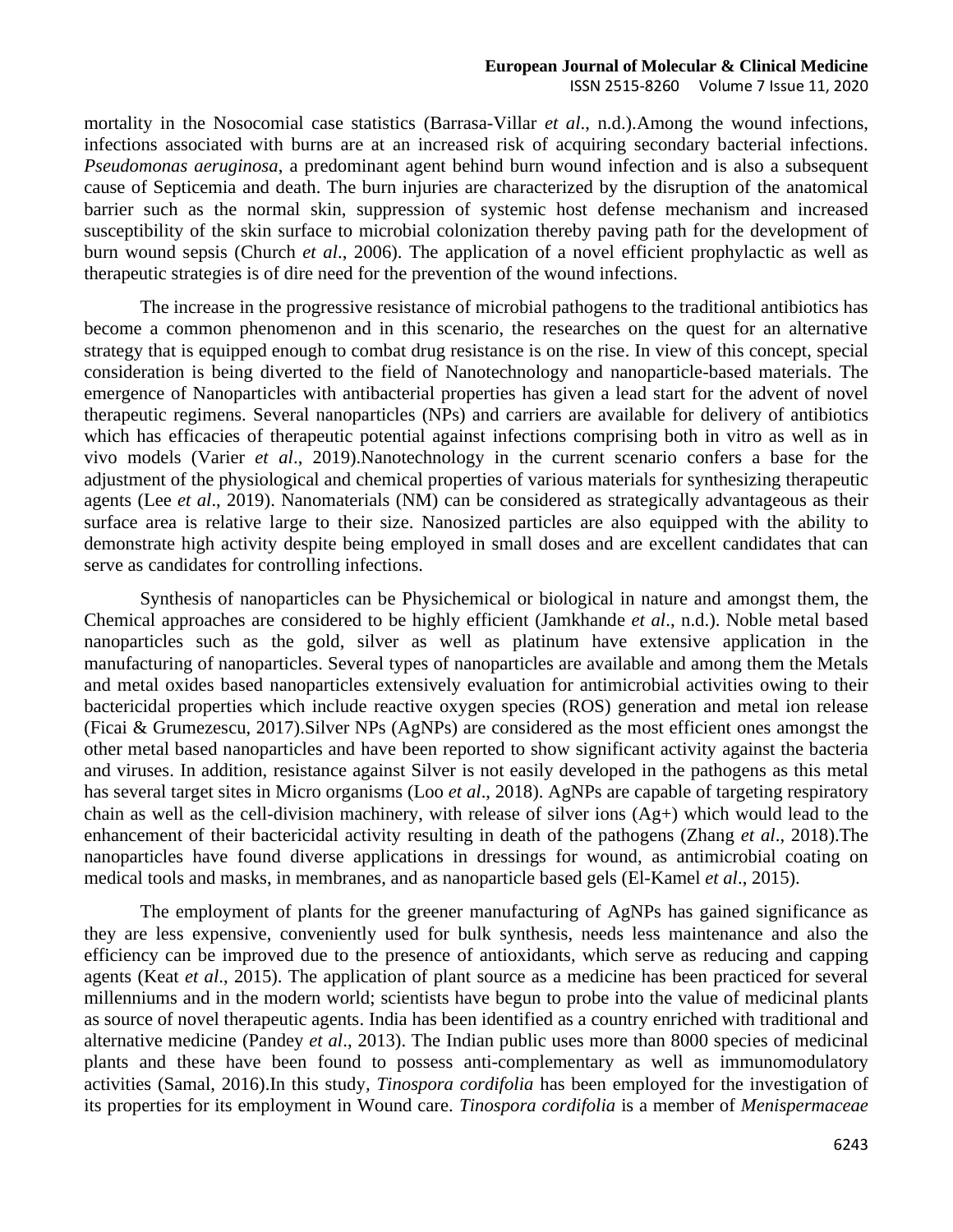family. It is a large climber present abundantly in India and colloquially mentioned as heart leaved moonseed plant in English, as the *Guiduchi* in Sanskrit and named as Giloy in Hind. It has been established medicinally important plant due to the presence of Tubocurarine, Colchicines, Nicotine and Quinine in it etc. All parts like leaves, stem, fruits and roots are rich in Nutraceuticals (Mittal *et al*., n.d.). These defensive properties of plant products are due to the presence of macro and micro nutrients, antioxidants and phytochemicals and these properties have enabled the enrollment of *Tinospora cordifolia* for this study

This study explores on the characterization of silver nanoparticles synthesized by the application of the plant extract of *Tinospora cordifolia* along with the analysis of their antibacterial activity, antioxidant potential and cytotoxicity significance AgNps against wound pathogens.

## **1. MATERIALS AND METHODOLOGY**



**2.1 Collection of the plant and preparation of plant powder:**

**Fig. 1: a.** *Tinospora cordifolia* **leaves and b. its dried leaf powder**

Seenthil (*Tinospora cordifolia)* plant leaves were collected nearby kalavai. It was cleaned from impurities with distilled water, dried in shade and ground to powder form. It was then subjected to storage in air tight containers at room temperature.

## **2.2 Preparation of plant extract:**

 2 gm of the *Tinospora cordifolia* powder was weighed using electronic balance and was dissolved in distilled water of approximately100 ml taken in a clean conical flask. It was then boiled at 60º C for a period of 10 mins. Then plant extract was subjected to filtration employing Whatmann filter paper No.1.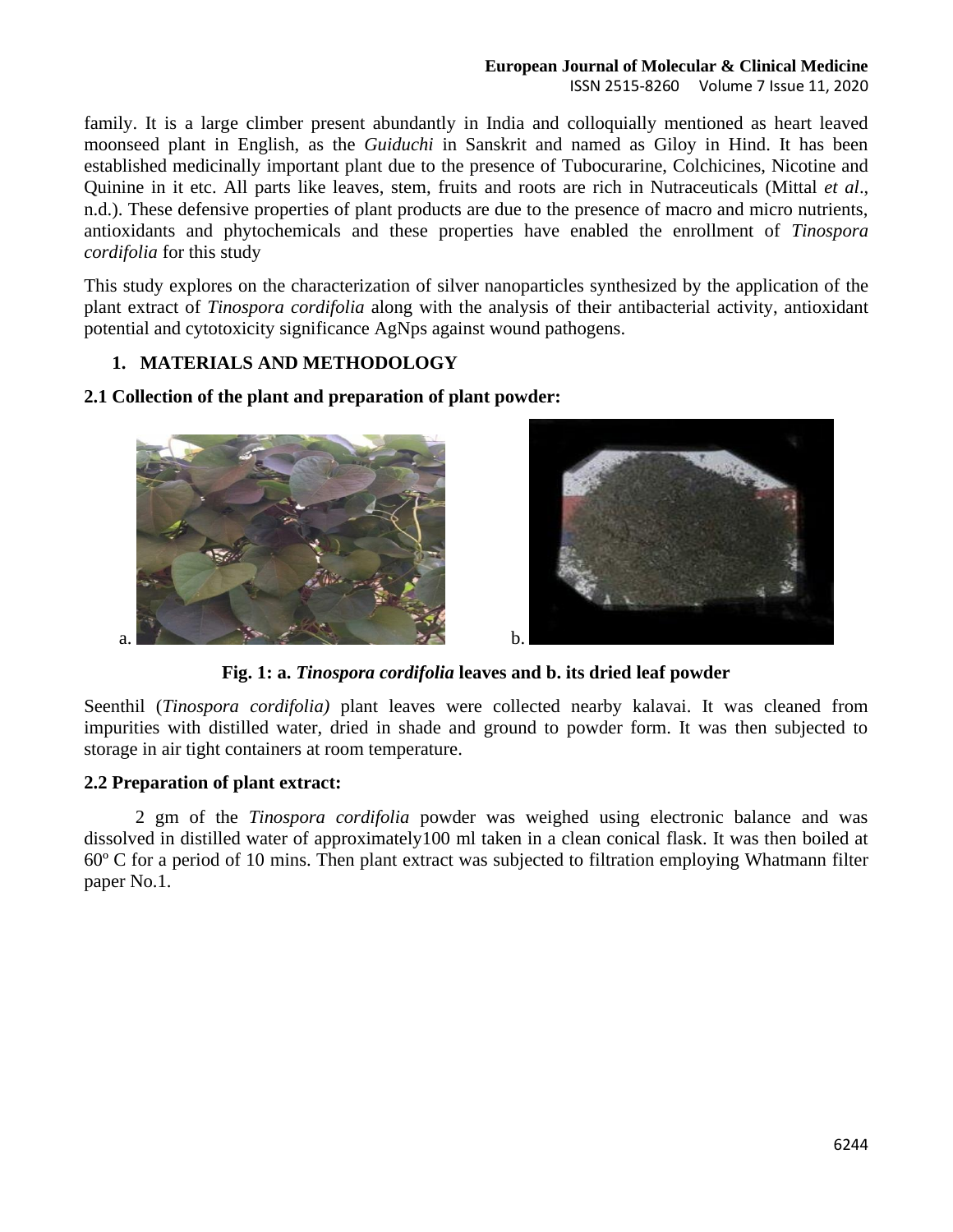

**Fig. 2: Extraction of active metabolites from** *Tinospora cordifolia* **leaf powder**

#### **2.3 Isolation and identification of organism from Pus sample:**

#### **2.3.1 Sample collection:**

The pus samples were collected from nearby hospitals and lab G.B Nagar, Ranipet district. The collected samples were packed in sterile container to avoid contamination. After collection of sample, preliminary process like staining and inoculation in selective media was done.

#### **2.3.2 Gram's staining procedure:**

One loop of culture was taken and thin smeared on a clean glass slide. It was then heat fixed and flooded with gram's crystal violet for 1 minute. Rinsing was done with distilled water and gram's iodine was flooded over it for 1 minute. Then it was washed with a gram's decolourizer followed by a wash with distilled water. Then, the counter stain safranin was flooded over the smear for 1 minute. Then washed with distilled water, air dried and was subjected to observation under oil immersion objective.

#### **2.3.3 Catalase test:**

A clean loopful of culture was taken in grease free slide. Then it was mixed with a drop of 3% hydrogen peroxide.

#### **2.3.4 Oxidase test:**

The oxidase disc was taken on a clean glass slide. Then a drop of broth culture was dropped over the disc.

#### **2.3.5 Biochemical Test:**

• **Indole Test:**

5 ml of sterile peptone broth was prepared and inoculated with overnight test culture. Then, subjected to incubation at 37º C for a period of 24 hrs. After the incubation, Kovac's reagent was added.

• **Methyl Red Test:**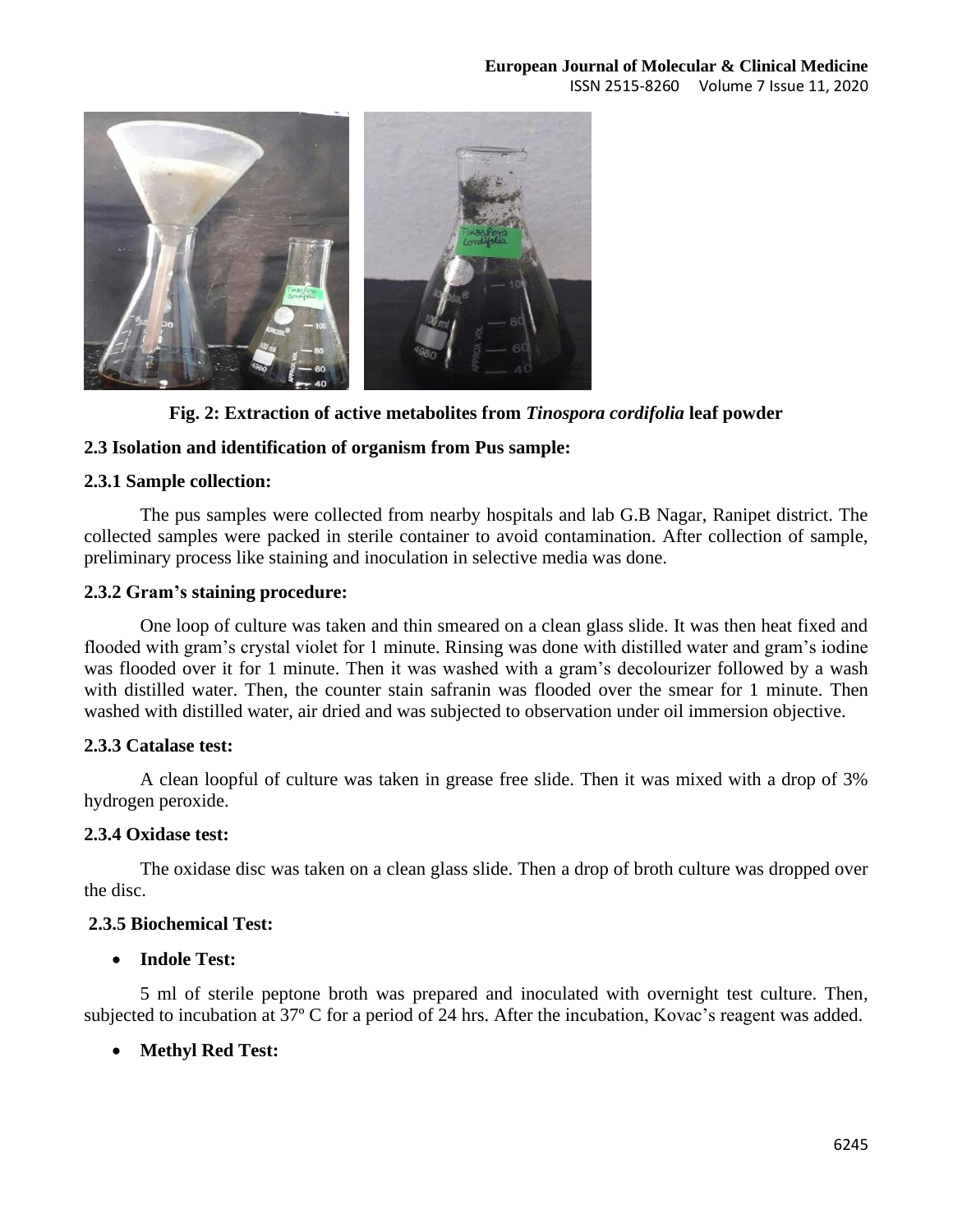5 ml of sterile MR-VP broth was prepared and inoculated with overnight test culture. Then, subjected to incubation at 37º C for 24 hrs. After incubating, 2-3 drops of methyl red indicator was added.

## • **Voges-Proskauer Test:**

5 ml of sterile MR-VP broth was prepared and inoculated with culture. The incubated at 37ºC for 24 hrs. After incubation, addition of the indicator reagents such as Barrit's reagent A and Barrit's reagent B was done. Then tubes were then shaken to mix well and allowed to stand for 30 minutes for the observation of color change.

## • **Citrate Utilization Test:**

5 ml of sterile Simmon's Citrate Agar was prepared and the culture was streaked on the agar slant. Then, incubated at 37ºC for 24 hrs.

## • **Triple Sugar Iron Test:**

5 ml of triple sugar iron agar was prepared and the culture was stabbed and streaked on the agar slant. Then, incubated at 37ºC for 24 hrs.

#### **2.4 Synthesis of Silver Nanoparticles:**

80 ml of 1 mM of AgNO<sub>3</sub> solution and 20ml of plant extract were taken in a labelled and sterile conical flask. The conical flask solution was mixed well and then kept in rotator shaker for 3 days. The reaction in the mixture was observed for color changes at an interval of 2 hrs. The color changes were then analyzed using UV-Vis Spectrophotometer. After completion of the reaction, the synthesized (AgNO3) were harvested by centrifuging at 8000 RPM for 10 mins. After centrifugation the pellets were rinsed with distilled water and dried overnight. Then the powdered forms of pellet were collected in clean vials and used for characterization and identification.



**Fig 3: Synthesis of Nanoparticles**

## **2.5 Characterization of Nanoparticle:**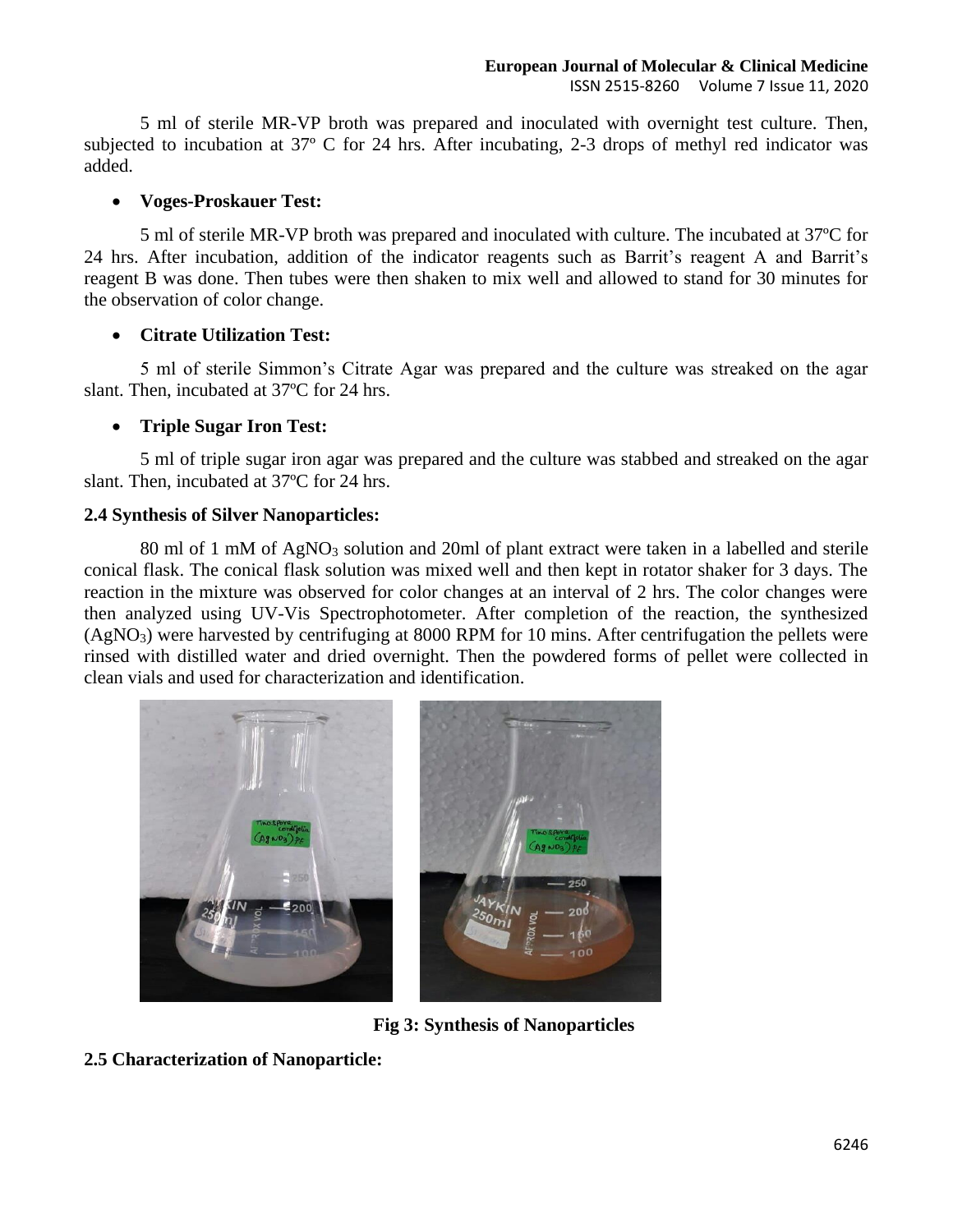Characterization of the AgNPs was carried by subjecting them to UV Visible Spectrophotometer Analysis, Transmission Electron Microscopy, X-Ray Diffraction Assay (XRD), EDX (Energy Dispersive X-Ray) and Fourier Transform Infrared Spectroscopy (FTIR):

#### **2.6 Antibacterial Activity:**

The bacterial broth culture was swabbed onto sterile Mueller Hinton Agar plated. Then four wells were cut using gel puncture. The first three wells were added with sample and antibiotic disc was placed in the fourth well. Then the plates were subjected to incubation at 37ºC for period of 24 hrs. After incubating, the zones were measured and the readings were tabulated.

#### **2.7 Antioxidant Test:**

29.5ml of methanol and 0.5µl of DPPH were mixed well. Synthesized plant materials was taken in 10µl, 20µl, 30µl, 40µl, 50µl concentration. All these test tubes were added with 1ml of previously prepared solution and then kept in dark place for incubation for10 mins. Readings were observed in UV Spectrophotometer.

#### **2.8 Cytotoxic Activity:**

3000ml of water was takenin rectangular jar. 27 gram of common salt was weighed using balance and then added into the jar and mixed well, then the tip of an air line of air pump was placed at bottom foraerating, 15 g of brine shrimp eggs were then added to the top and then mixed with water, a light source (60-100 Watt bulb) was provided a few inches away from the jar. After 24 hrs, the eggs were observed for nauplii hatching. Then 10 nauplii were transferred to test tube. The nauplii were exposed to various concentration of the extract and then survivors were calculated and death percentage was recorded after a period of 24 hours.

#### **2. RESULTS**

#### **3.1 Isolation and identification of organism from Pus sample:**

The Figures 4-8 and Table 1-3 represents the different organism identified from the clinical sample.

| <b>Organism</b>             | Gram                      | <b>Capsule</b>    | <b>Spore</b>              | <b>Motility</b> | <b>Catalase</b> | Oxidase  |
|-----------------------------|---------------------------|-------------------|---------------------------|-----------------|-----------------|----------|
|                             | staining                  | <b>Staining</b>   | <b>Staining</b>           | test            | test            | test     |
| <b>Staphylococcus</b><br>Sp | Gram<br>Positive<br>cocci | Non<br>capsulated | Non spore Non<br>Negative | motile          | Positive        | Negative |

#### **Table 1: Preliminary identification of isolates from clinical sample**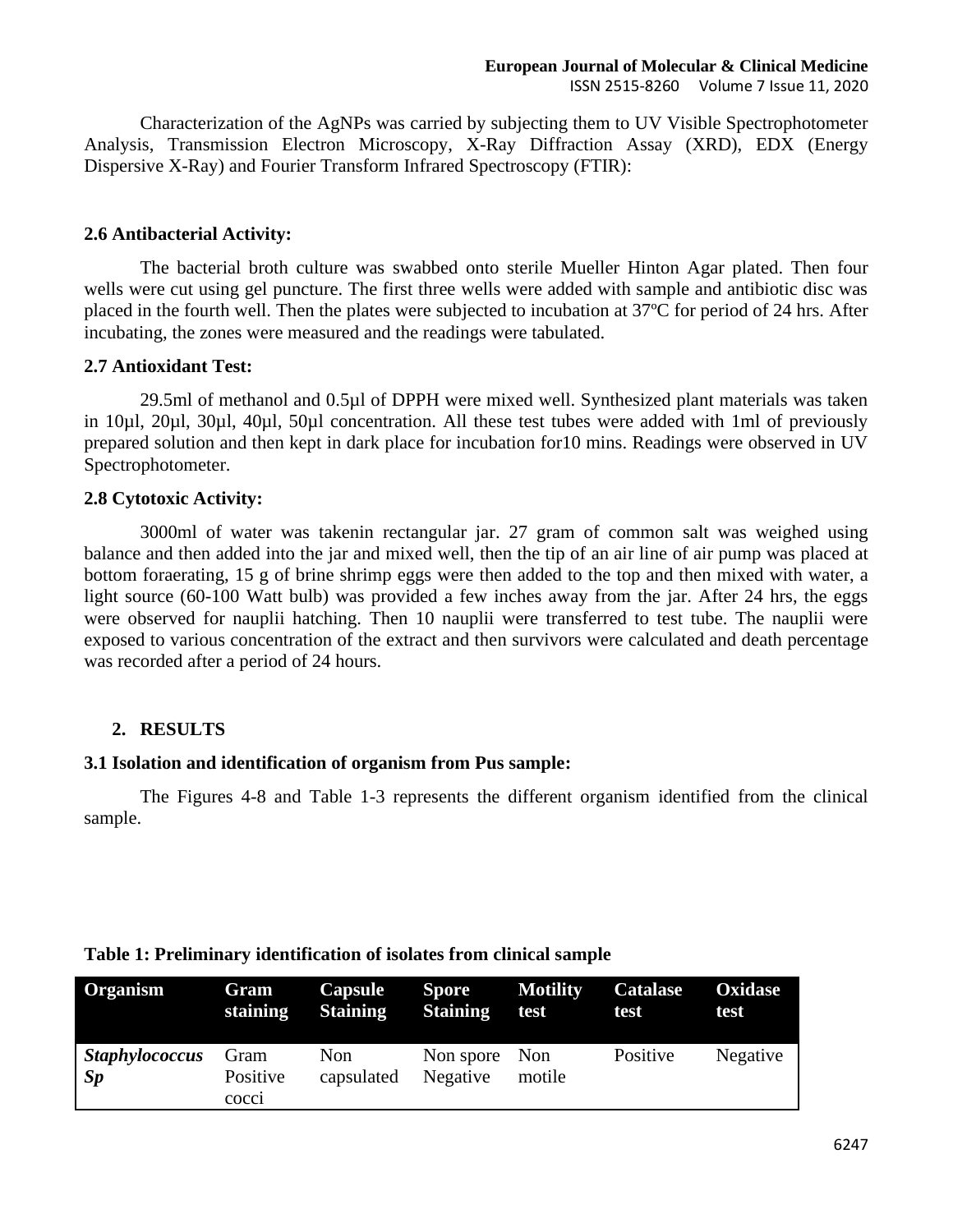## **European Journal of Molecular & Clinical Medicine**

ISSN 2515-8260 Volume 7 Issue 11, 2020

| <b>Streptococcus</b><br>Sp | Gram<br>Positive<br>cocci     | Capsulated        | Non spore<br>Negative | Non<br>motile | Positive | Negative |
|----------------------------|-------------------------------|-------------------|-----------------------|---------------|----------|----------|
| Klebsiella Sp              | Gram<br>negative<br>short rod | Capsulated        | Non spore<br>Negative | Non<br>motile | Positive | Negative |
| <b>Enterococcus</b><br>Sp  | Gram<br>Positive<br>cocci     | Non<br>capsulated | Non spore<br>Negative | Non<br>motile | Negative | Negative |
| <b>Pseudomonas</b><br>Sp   | Gram<br>Negative<br>rod       | Non<br>capsulated | Non spore<br>Negative | Motile        | Positive | Positive |



**Fig. 4. Identification of** *Staphylococcus Sp*



**Fig. 5. Identification of** *Streptococcus Sp*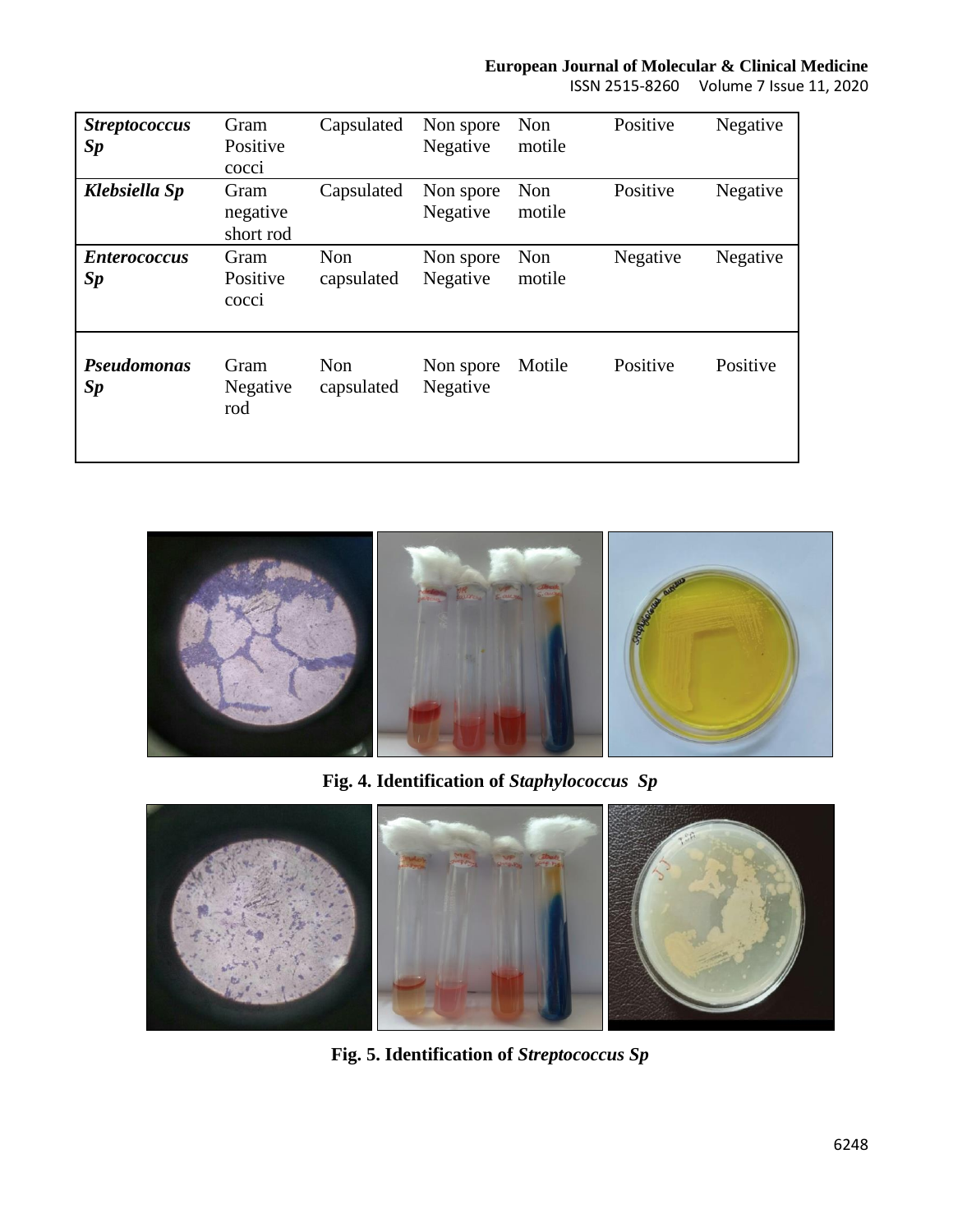## **European Journal of Molecular & Clinical Medicine**

ISSN 2515-8260 Volume 7 Issue 11, 2020



**Fig. 6. Identification of** *Klebsiella Sp*



**Fig. 7. Identification of** *Enterococcus Sp*



**Fig. 8. Identification of** *Pseudomonas Sp*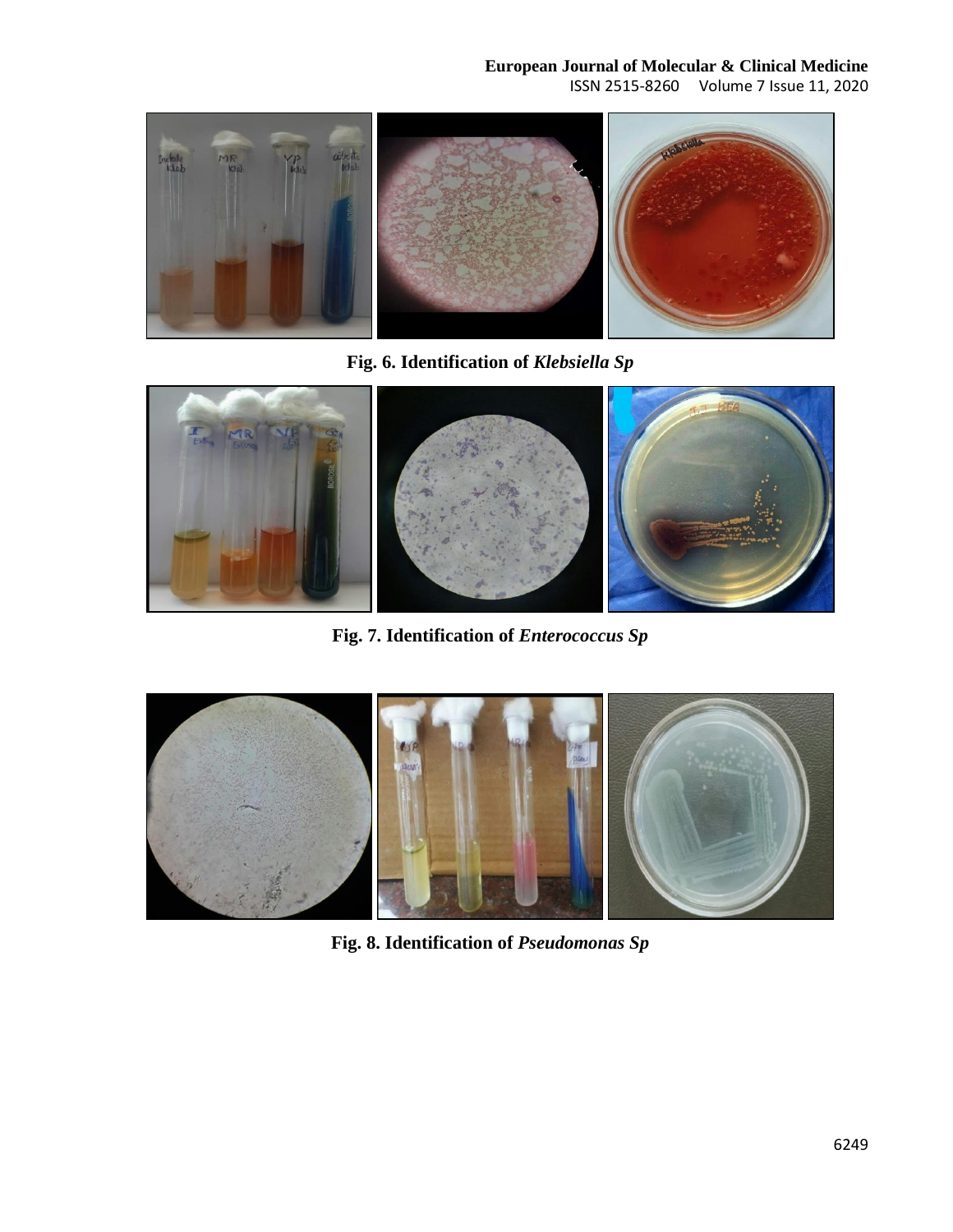| <b>MEDIA</b>                    | <b>ORGANISM</b>                                                   |  |  |  |
|---------------------------------|-------------------------------------------------------------------|--|--|--|
| <b>MANNITOL SALT AGAR PLATE</b> | Golden yellow colonies of <i>Staphylococcus Sp.</i>               |  |  |  |
| <b>TRYPTIC SOY AGAR PLATE</b>   | White greyish colonies of <i>Streptococcus Sp</i> .               |  |  |  |
| <b>MACCONKEY AGAR PLATE:</b>    | Pink mucoid colonies of Klebsiella Sp.                            |  |  |  |
| <b>BILE ESCULIN AGAR PLATE:</b> | White colonies of <i>Enterococcus Sp.</i>                         |  |  |  |
| <b>CETRIMIDE AGAR PLATE:</b>    | pigmented<br>swarming<br>growth<br>οf<br>Green<br>Pseudomonas Sp. |  |  |  |

**Table2: Colony morphology of isolates from clinical sample**

| <b>ORGANISM</b>             | <b>INDOLE</b> | <b>MR</b> | <b>VP</b> | <b>CITRATE</b> | <b>CATALASE</b> | <b>OXIDASE</b> |
|-----------------------------|---------------|-----------|-----------|----------------|-----------------|----------------|
| <b>Staphylococcus</b><br>Sp | Positive      | Positive  | Positive  | Positive       | Positive        | Negative       |
| <b>Streptococcus</b><br>Sp  | Negative      | Positive  | Positive  | Positive       | Positive        | Negative       |
| Klebsiella Sp               | Negative      | Negative  | Positive  | Positive       | Positive        | Negative       |
| <b>Enterococcus</b><br>Sp   | Negative      | Negative  | Positive  | Negative       | Negative        | Negative       |
| <b>Pseudomonas</b><br>Sp    | Negative      | Negative  | Negative  | Positive       | Positive        | Positive       |

**Table3: Biochemical identification of isolates from clinical sample**

## **2.2 UV- Visible spectroscopic analysis:**

The analysis obtained by UV-Visible spectroscopy has been represented in the Fig 9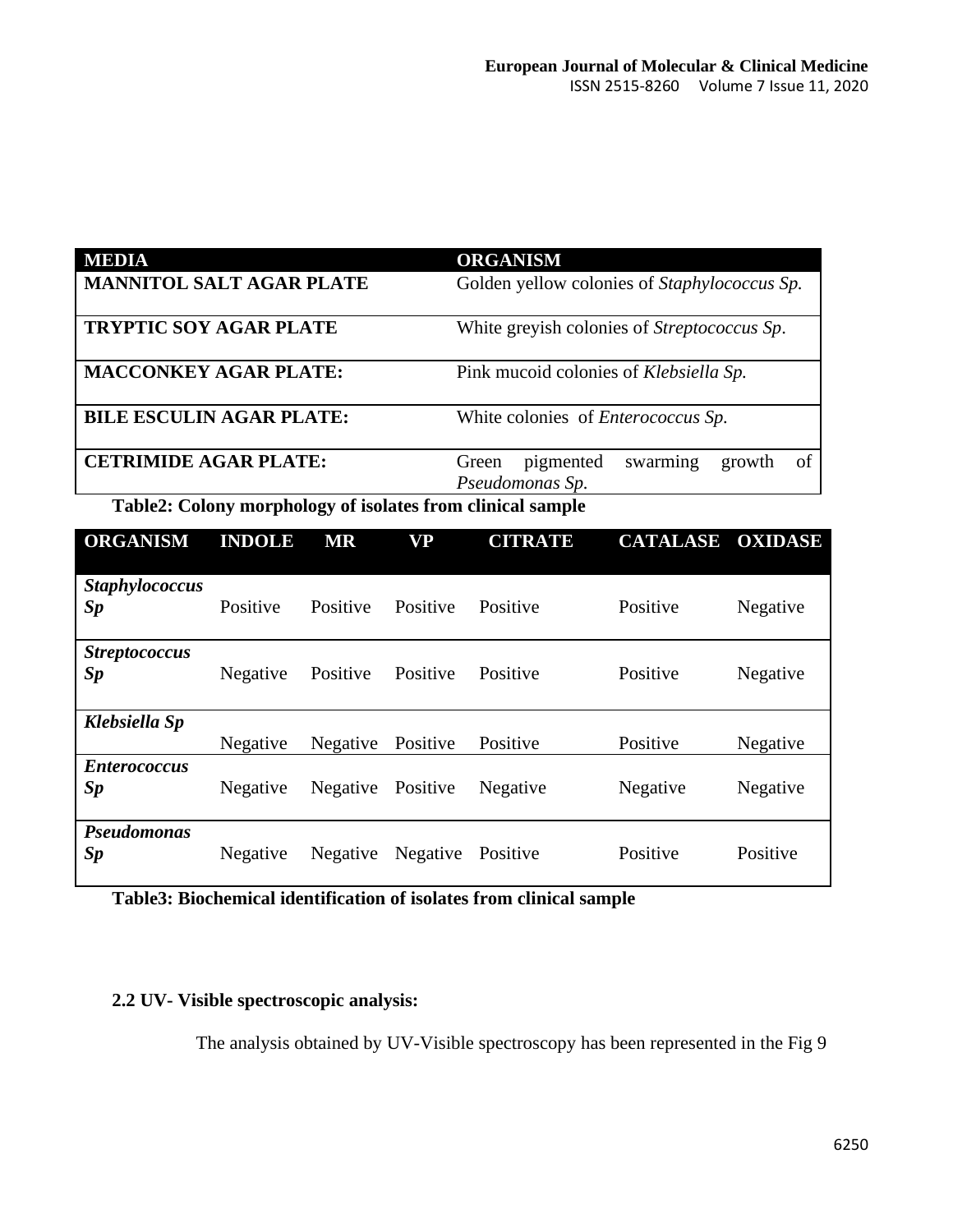

**Figure 9: UV-Vis spectroscopic analysis of silver nanoparticles**

## **3.3 Transmission electron microscopic analysis**



**Figure 10: TEM analysis of silver nanoparticles**

The structural analysis synthesized NPs obtained has been represented in the Fig 10. The figure 8represents the transmission electron microscopic image of the silver nanoparticles synthesized using *Tinospora cardifolia* extract. The spherical and rectangle shaped nanoparticles are represented in the image. The size wasin 8 – 74 nm range with many agglomerations due to the presence of plant extract.

#### **3.4 Fourier transform infrared spectroscopy:**

The Fourier transform infrared spectroscopic analysis of the obtained has been represented in the Fig 9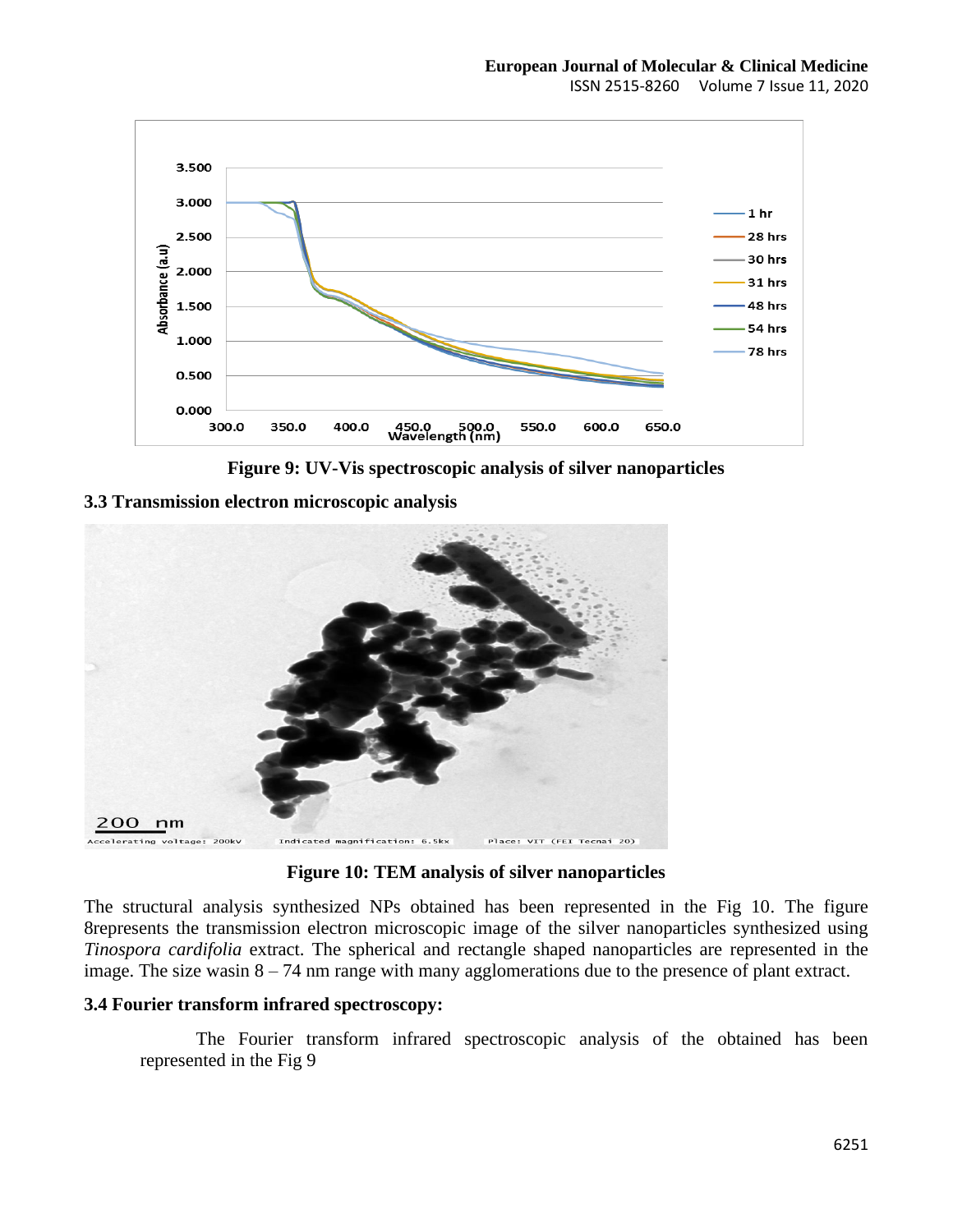ISSN 2515-8260 Volume 7 Issue 11, 2020



**Figure 11: FTIR analysis of silver nanoparticles**

## **3.5 Antioxidant Test:**

The antioxidant activity is represented in the figure 12.

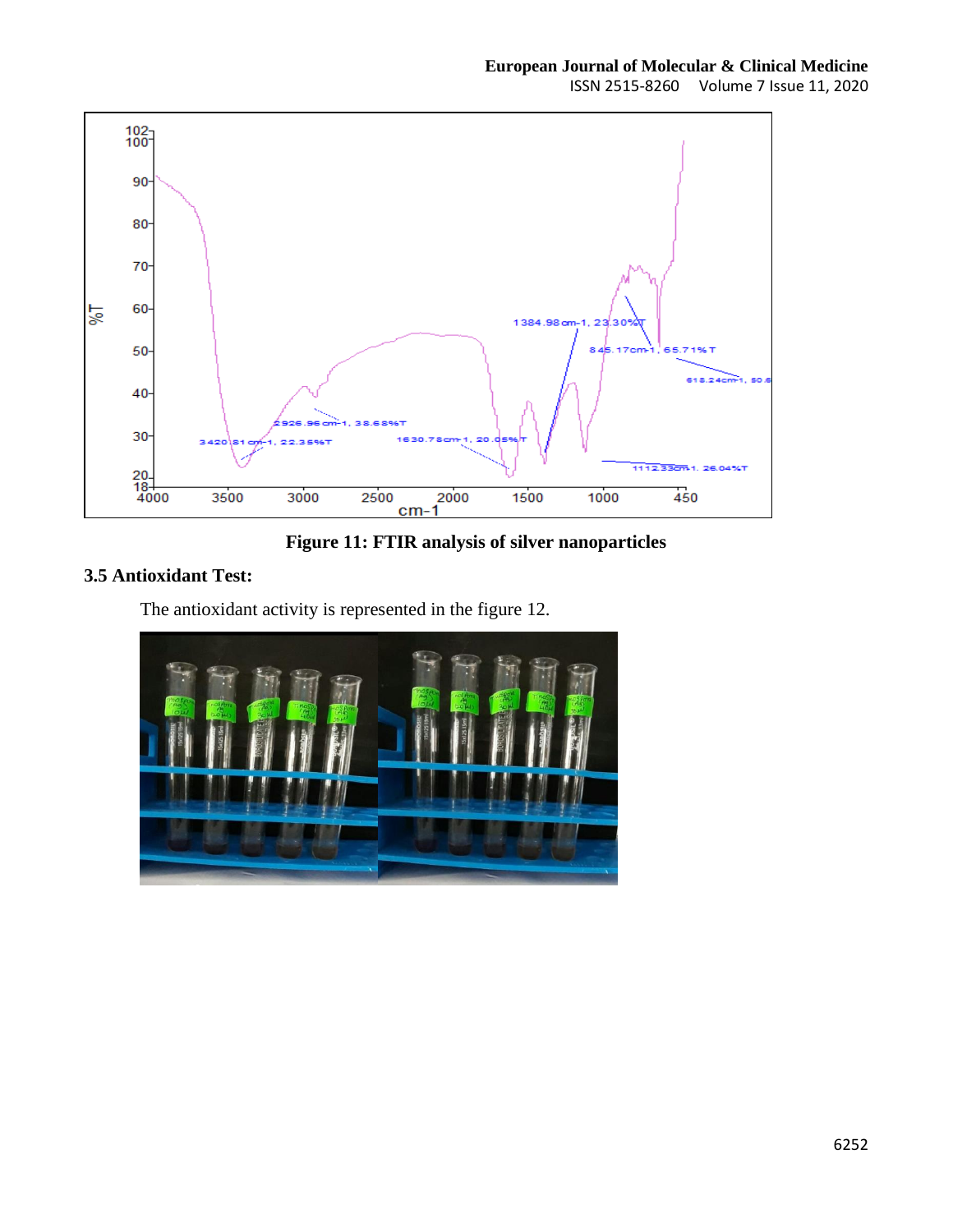

**Fig 12: Antioxidant activity of synthesized NPs.**

## **3.6 Cytotoxic Activity:**

The cytotoxic activity is represented in the figure 13.

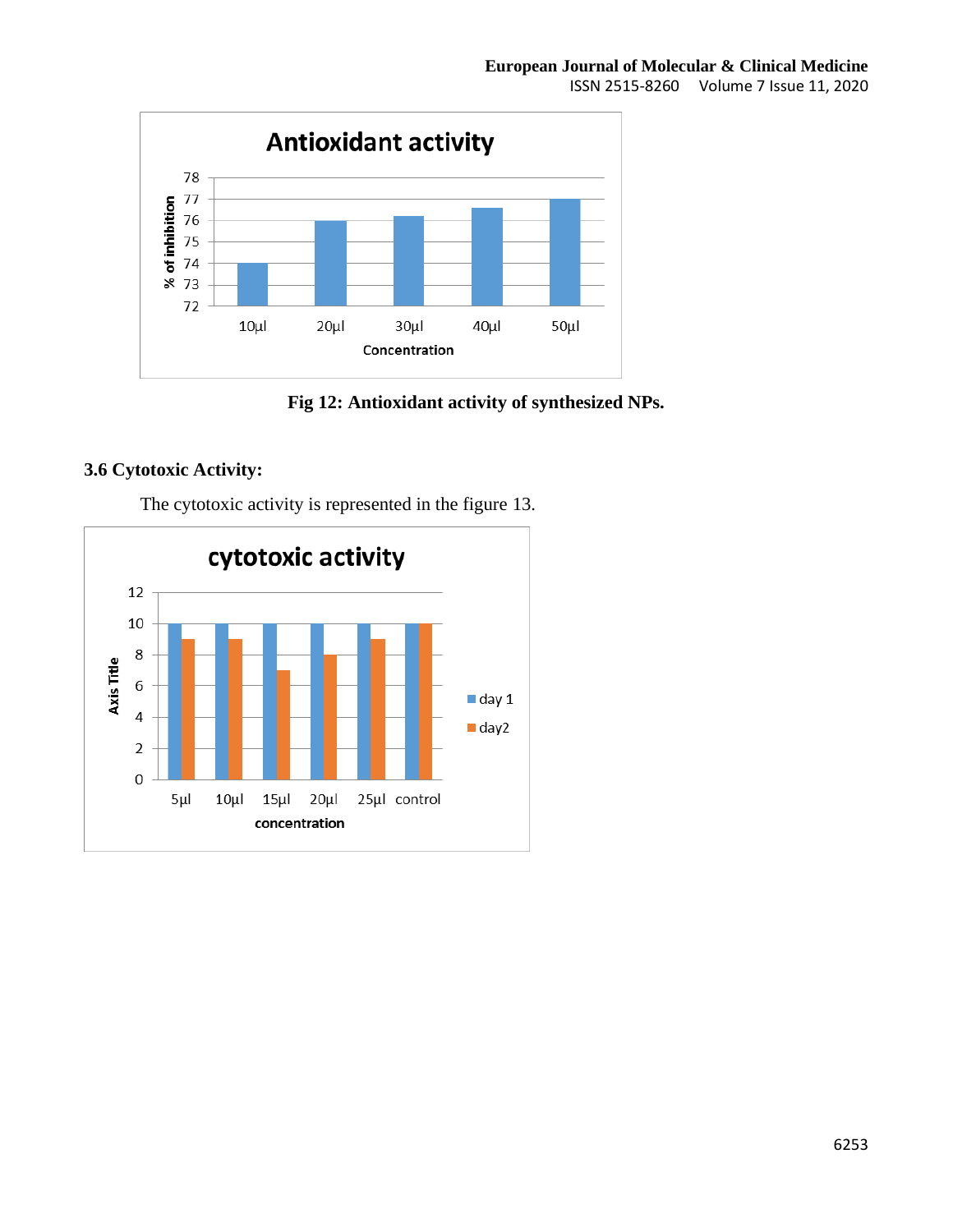

**LIVE NAUPLII** 

**DEAD NAUPLII** 

## **Fig 13: Cytotoxic activity of synthesized NPs.**

## **3.7 Antibacterial assay:**

The results of the Antibacterial assay have been represented in the figure 14.



 *Staphylococcus Sp Streptococcus Sp* 

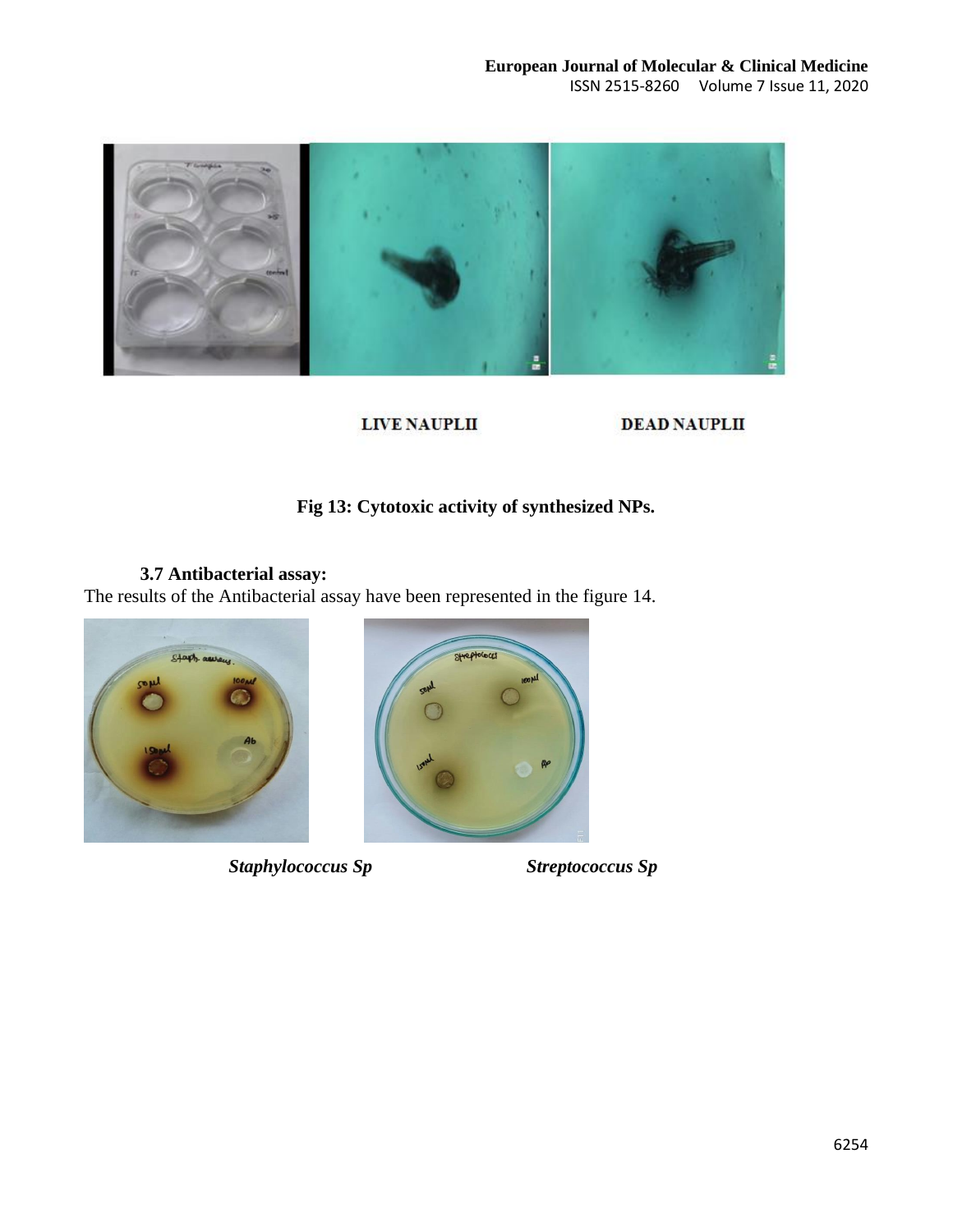#### **European Journal of Molecular & Clinical Medicine**

ISSN 2515-8260 Volume 7 Issue 11, 2020



 *Klebsiella Sp Enterococcus Sp Pseudomonas Sp*

**Fig. 14. Antibacterial profiling**

#### **3. DISCUSSION:**

Nanoparticles are building blocks of nanotechnology and are known for exhibiting tremendous characteristic features which are based on their size and morphological properties(Khan *et al*., n.d.). Nanotechnology is considered to be the most advanced field of study in modern science (Schummer, 2004). several noble metals like silver, gold and platinum have been known to exhibit broad range of behavior (Sreeprasad *et al*., 2013). Among other metallic nanoparticle, the silver has found extensive applications in field of dentistry as well as a health additive in the traditional Chinese and Indian medicine (Journal, Satpathy, *et al*., 2018). Silver nanoparticles exhibit tremendous applications in drug delivery, sensor applications (Singh *et al*., 2008)wound healing (Journal, Mathur, *et al*., 2018)and are also employed as antimicrobial agent (Rath *et al*., 2016). Silver nanoparticles are renowned for their antimicrobial actions in food pathogens such as *Staphylococcus aureus* and *Escherichia coli* (Zorraquín-Peña *et al*., 2020), *Pseudomonas aeruginosa* and *Klebsiella pneumonia* (Ibrahim, 2019), *Streptococcus pyogenes* and *Salmonella typhi*. Biological Synthesis of silver nanoparticles by employing microbial enzymes, algae as well extracts of plant possess higher advantages as they are environment friendly and can be easily scaled up bulk production when compared to the conventionally available physical and chemical techniques. Biological synthesis have slower kinetics, enhanced manipulation and stabilization. Green synthesis of silver nanoparticles is more advantageous over other biological processes than Bacterial and fungal based method because it eliminates the cell culture maintenance (Ibrahim, 2019).

Our studies were found to be consistent with another study Samir *et al.,* 2013, Silver nanoparticles from stem powder extracts of *Tinospora cordifolia* have been known to have bactericidal and inhibitory effects and were effective against *Staphylococcus aureus*, *Pseudomonas aerugenosa* and *Escherichia coli* (Anuj, 2019). In another study by Selvam *et al.,* 2016, Silver nanoparticles synthesized using extracts of *Tinospora cordifolia* have been known to possess bactericidal and bacteriostatic effects and were effective against *Staphylococcus aureus* and *Klebsiella sp.* (Selvam *et al*.,). This study is in concordance with our outcomes. In the study by Gopinath *et al*., 2012, AgNpS were synthesized from *Tribulus terrestris*, the efficiency against of the synthesized nanoparticles was analysed by Kirby–Bauer method with clinically isolated multi-drug resistant bacterial strains comprised of the *Streptococcus pyogens*, *Pseudomonas aeruginosa, Bacillus subtilis, Escherichia coli* and *Staphylococcus aureus* (Gopinath *et al*., n.d.). This supports the ideology of our study which is aimed in identifying a suitable candidate of efficiency for therapeutic use in wound care. The extract based silver nanoparticles are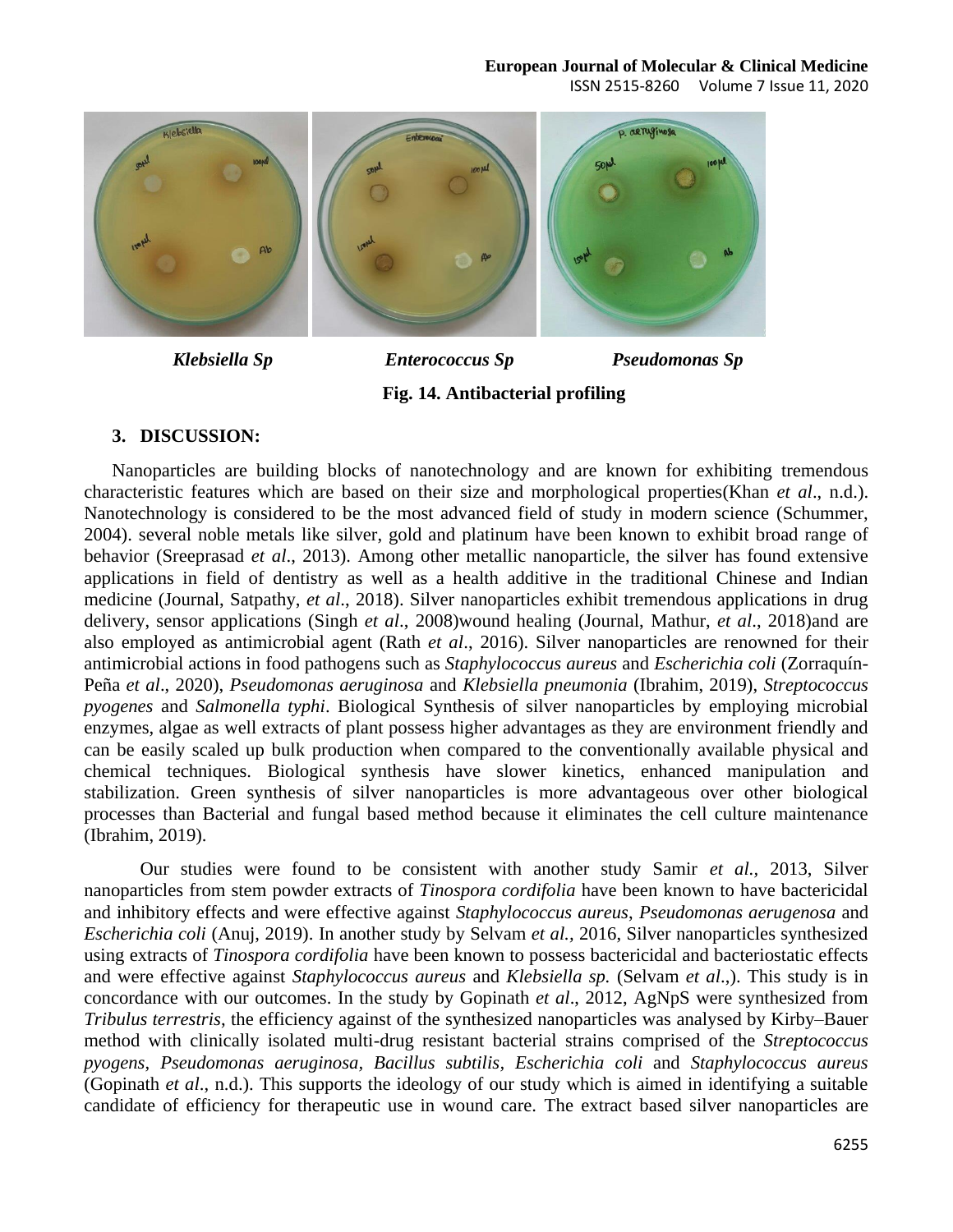synthesis relatively rapid and less expensive with the benefit of wide application in antibacterial therapy and are excellent alternatives to the conventional chemotherapy administered.

#### **4. CONCLUSION:**

The Greener synthesis technology of nanoparticles provides several advantages over several conventionally employed physical and chemical method owing to its cost effectiveness, environment friendly properties and ability to be conveniently scaled up for large scale synthesis. Moreover, this technique doesn't require high pressure, energy or toxic chemical which altogether makes it a potential strategy for Nanoparticle synthesis. In this study, the extract of *Tinospora cardifolia* was employed in the synthesis and Silver Nanoparticles. The synthesized nanoparticles were then subjected to characterization and were evaluated for their cytotoxic ability and antibacterial properties, the Silver nanoparticles demonstrated significant antibacterial efficacy against *[Pseudomonas](https://www.sciencedirect.com/topics/earth-and-planetary-sciences/pseudomonas) aeruginosa* and *[Staphylococcus](https://www.sciencedirect.com/topics/earth-and-planetary-sciences/staphylococcus) aureus* . Hence by employment of the traditionally acknowledged medicinal plants, the efficacies of nanoparticles in the field of therapeutics can be improved.

## **BIBILIOGRAPHY:**

- Abdulgader, N., R. G.-T. E., & 2021, undefined. (n.d.). Irrational use of antibiotics with representation of antimicrobial resistance patterns in Sudan: a narrative review. *Content. Sciendo. Com*. Retrieved February 8, 2021, from https://content.sciendo.com/view/journals/ebtj/5/1/article-p43.xml
- Anuj, S. (2019). Green Synthesis of Silver Nanoparticles by Using *Tinospora cordifolia* Stem Powder, Characterization and Its Antibacterial Activity Against Antibiotics Resistant Bacteria. *International Journal of Pharmacy Research & Technology*, *3*(2). https://doi.org/10.31838/ijprt/03.02.03
- Barrasa-Villar, J., … C. A.-R.-C. I., & 2017, undefined. (n.d.). Impact on morbidity, mortality, and length of stay of hospital-acquired infections by resistant microorganisms. *Academic.Oup.Com*. Retrieved February 8, 2021, from https://academic.oup.com/cid/article-abstract/65/4/644/3788023
- Bessa, L. J., Fazii, P., Di Giulio, M., & Cellini, L. (2015). Bacterial isolates from infected wounds and their antibiotic susceptibility pattern: Some remarks about wound infection. *International Wound Journal*, *12*(1), 47–52. https://doi.org/10.1111/iwj.12049
- Bowler, P. G. (2009). Wound pathophysiology, infection and therapeutic options. *Taylor & Francis*, *34*(6), 419–427. https://doi.org/10.1080/078538902321012360
- Church, D., Elsayed, S., Reid, O., Winston, B., & Lindsay, R. (2006). Burn wound infections. In *Clinical Microbiology Reviews* (Vol. 19, Issue 2, pp. 403–434). Clin Microbiol Rev. https://doi.org/10.1128/CMR.19.2.403-434.2006
- El-Kamel, A., Ashour, A., Raafat, D., & El-Goweily, H. (2015). Green synthesis of silver nanoparticles using cranberry powder aqueous extract: characterization and antimicrobial properties. *International Journal of Nanomedicine*, *10*(1), 7207. https://doi.org/10.2147/IJN.S87268
- Ficai, A., & Grumezescu, A. M. (2017). *Nanostructures for Antimicrobial Therapy Nanostructures in Therapeutic Medicine Series*. www.elsevier.com/permissions.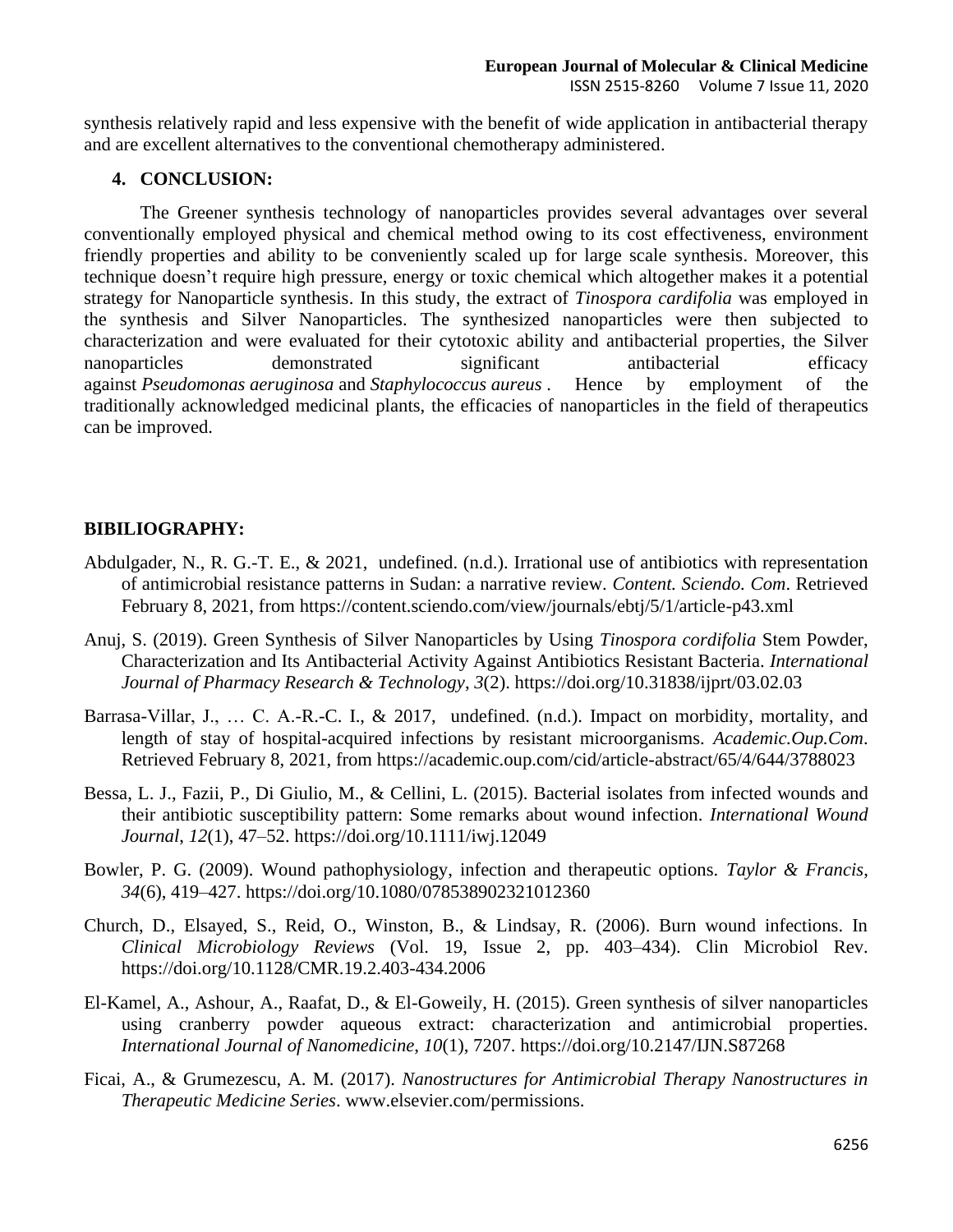- Gopinath, V., MubarakAli, D., … S. P.-C. and S. B., & 2012, undefined. (n.d.). Biosynthesis of silver nanoparticles from Tribulus terrestris and its antimicrobial activity: a novel biological approach. *Elsevier*. Retrieved February 9, 2021, from https://www.sciencedirect.com/science/article/pii/S0927776512001932
- Ibrahim, H. M. M. (2019). Green synthesis and characterization of silver nanoparticles using banana peel extract and their antimicrobial activity against representative microorganisms. *Journal of Radiation Research and Applied Sciences*, *8*(3), 265–275. https://doi.org/10.1016/j.jrras.2015.01.007
- Jamkhande, P., Ghule, N., … A. B.-J. of D. D., & 2019, undefined. (n.d.). Metal nanoparticles synthesis: An overview on methods of preparation, advantages and disadvantages, and applications. *Elsevier*. Retrieved February 8, 2021, from https://www.sciencedirect.com/science/article/pii/S1773224718308189
- Journal, A. I., Mathur, P., Jha, S., Ramteke, S., & Jain, N. K. (2018). Pharmaceutical aspects of silver nanoparticles. *Nanomedicine, and Biotechnology*, *46*(sup1), 115–126. https://doi.org/10.1080/21691401.2017.1414825
- Journal, A. I., Satpathy, S., Patra, A., Ahirwar, B., Muhammad, &, Hussain, D., & Hussain, M. D. (2018). Artificial Cells, Nanomedicine, and Biotechnology Antioxidant and anticancer activities of green synthesized silver nanoparticles using aqueous extract of tubers of Pueraria tuberosa Antioxidant and anticancer activities of green synthesized silver nanoparticles using aqueous extract of tubers of Pueraria tuberosa. *Taylor & Francis*, *46*(sup3), S71–S85. https://doi.org/10.1080/21691401.2018.1489265
- Keat, C. L., Aziz, A., Eid, A. M., & Elmarzugi, N. A. (2015). Biosynthesis of nanoparticles and silver nanoparticles. *Bioresources and Bioprocessing*, *2*(1), 47. https://doi.org/10.1186/s40643-015-0076-  $\mathcal{L}$
- Khan, I., Saeed, K., chemistry, I. K.-A. journal of, & 2019, undefined. (n.d.). Nanoparticles: Properties, applications and toxicities. *Elsevier*. Retrieved February 9, 2021, from https://www.sciencedirect.com/science/article/pii/S1878535217300990
- Lee, N. Y., Ko, W. C., & Hsueh, P. R. (2019). Nanoparticles in the treatment of infections caused by multidrug-resistant organisms. In *Frontiers in Pharmacology* (Vol. 10). Frontiers Media S.A. https://doi.org/10.3389/fphar.2019.01153
- Loo, Y. Y., Rukayadi, Y., Nor-Khaizura, M. A. R., Kuan, C. H., Chieng, B. W., Nishibuchi, M., & Radu, S. (2018). In Vitro antimicrobial activity of green synthesized silver nanoparticles against selected Gram-negative foodborne pathogens. *Frontiers in Microbiology*, *9*(JUL). https://doi.org/10.3389/fmicb.2018.01555
- Mittal, J., Mohan Sharma, M., & Batra, A. (n.d.). *Tinospora cordifolia*: a multipurpose medicinal plant-A review. *Plantsjournal.Com*. Retrieved February 9, 2021, from www.plantsjournal.com
- Pandey, M. M., Rastogi, S., & Rawat, A. K. S. (2013). Indian traditional ayurvedic system of medicine and nutritional supplementation. In *Evidence-based Complementary and Alternative Medicine* (Vol. 2013). https://doi.org/10.1155/2013/376327
- Rath, G., Hussain, T., Chauhan, G., Garg, T., & Goyal, A. K. (2016). Collagen nanofiber containing